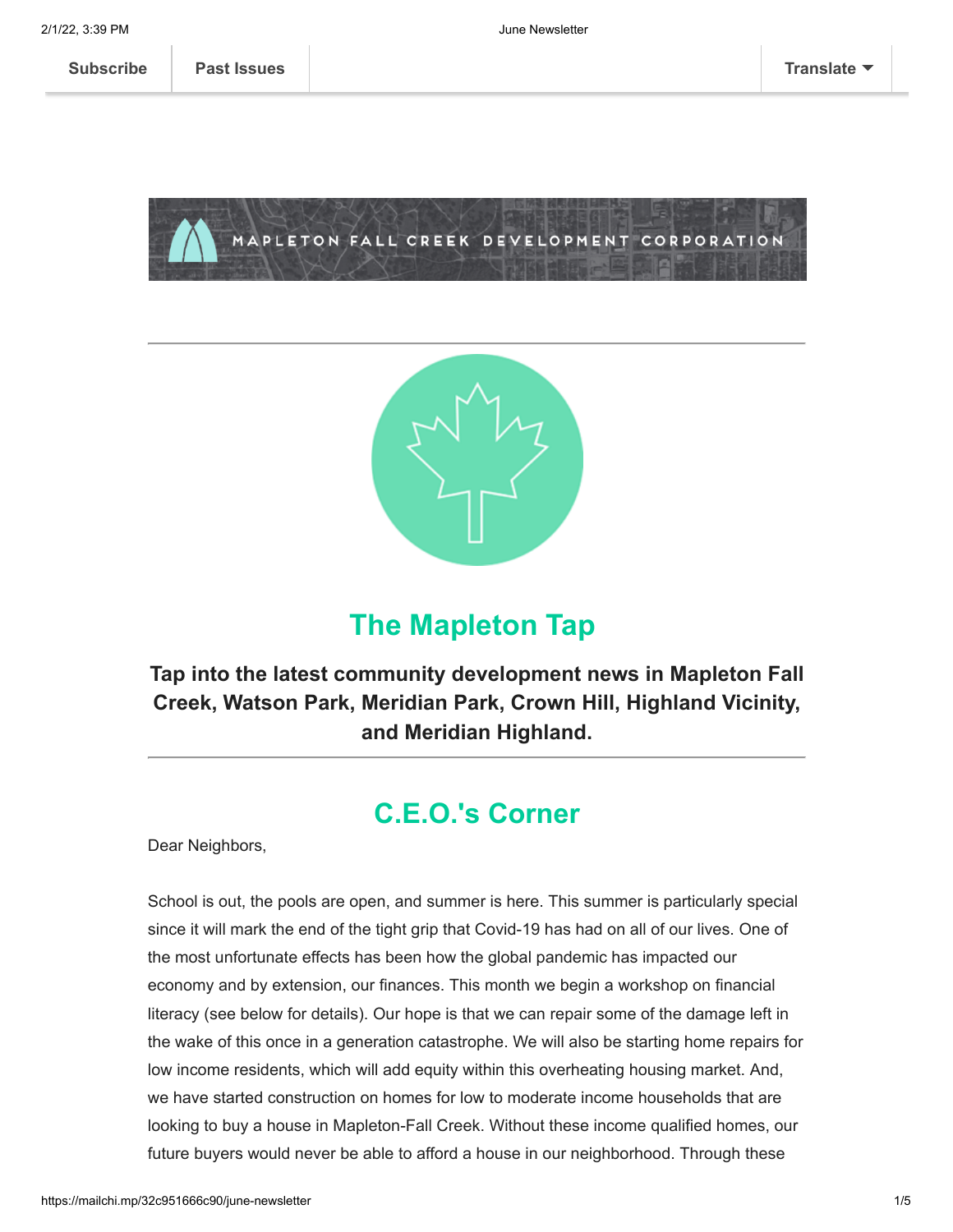#### Elan Daniel

and inclusive community.



ho[me sales, repairs, an](https://us11.campaign-archive.com/home/?u=123f43371c390f9c1cb62ce5d&id=e6d7791531)d financial literacy we will further our vision of creating a diverse of creating a diverse of creating a diverse of creating a diverse of creating a diverse of creating a diverse of creating a diver



### **[Register Here](https://docs.google.com/forms/d/e/1FAIpQLSfAZLlR4qihQLstgpUEhoYSwQ8YFv526Y9YyXKBZvKMuGjhew/viewform)**

Join Mapleton Fall Creek Development Corporation and Fifth-Third Bank **Wednesday, June 9 at 6 p.m.** for a financial literacy course on Budgeting & Saving. The course was developed by Fifth-Third's financial experts to help clients learn how to create a budgeting process that will work for them and get them on track to meet personal financial goals. You will learn how to save—no matter your income level, amount of debt, or fear of the process—and walk away with tools to help you implement your budgeting and savings plan in your day-to-day life.

Register for the virtual course Wednesday, June 9 from 6 - 7 p.m.

Please direct any questions to MFCDC's Grant & Program Coordinator, Allegra Maldonado, via email at allegra@mfcdc.org or via phone at 317-973-4090.

Thank you to Community Action of Greater Indianapolis for sponsoring this event!

## **Home Owner Repairs**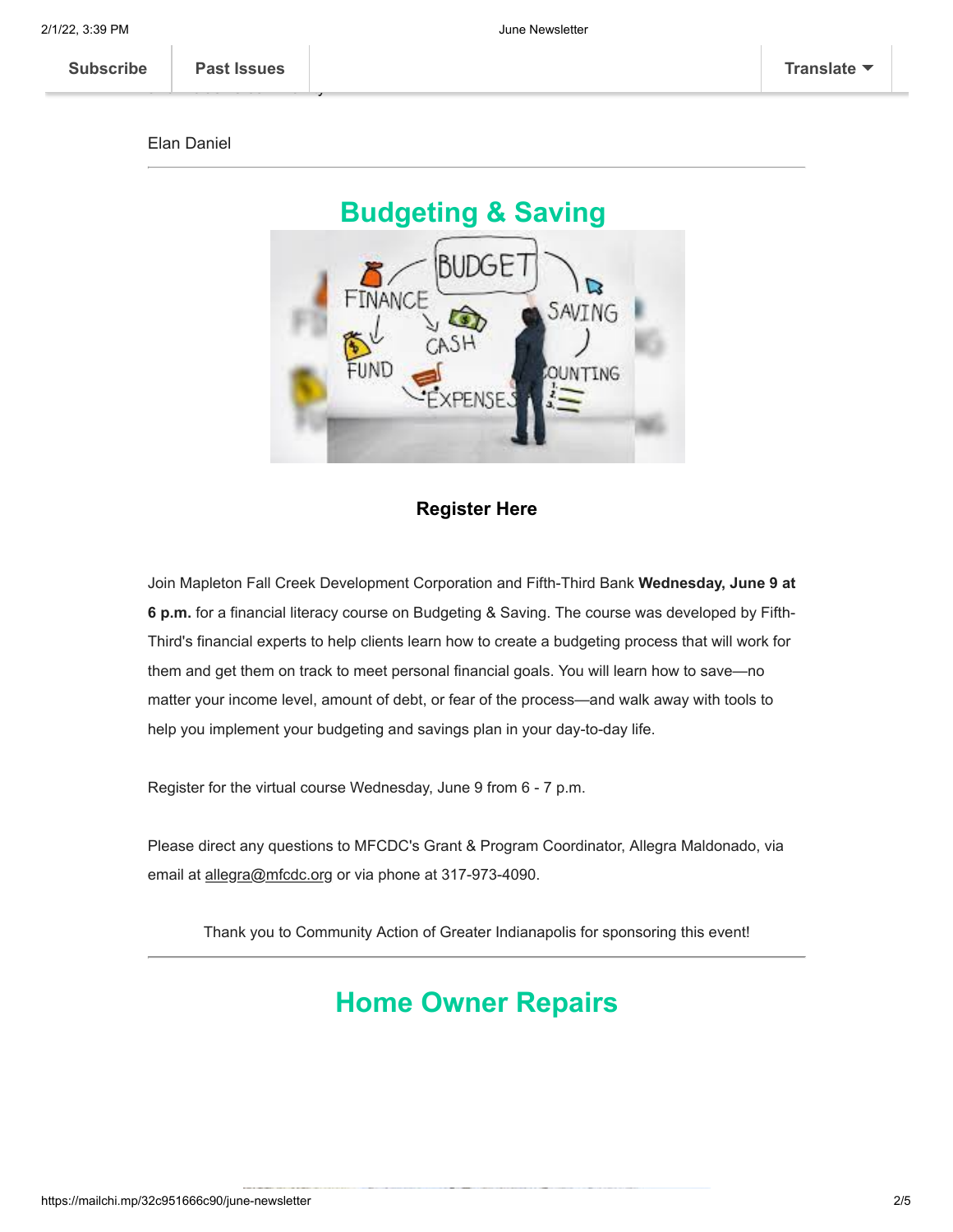

The Owner-Occupied Repair Program is for low to moderate income homeowners that want to make their homes more safe and livable.

You are eligible to apply for the OOR program if you meet the following criteria:

- You occupy the home as your primary residence
- The mortgage and property taxes are current
- The property is covered by homeowner's insurance
- You have not filed for bankruptcy in the past 24 months
- Your total household income does not exceed 80% of the area median income (AMI)

Examples of eligible repairs include, but are not limited to:

- Replacing broken windows and doors
- Repairing deteriorated stairs and entranceways
- Replacing broken furnaces
- Updating failing electrical systems
- Fixing major plumbing issues
- Repairing deteriorated or leaking roofs
- Removing lead-based paint hazards

To put you name on our applicant list, please contact Roslyn Turner at [roslyn@mfcdc.org](mailto:roslyn@mfcdc.org) or 317-923-5514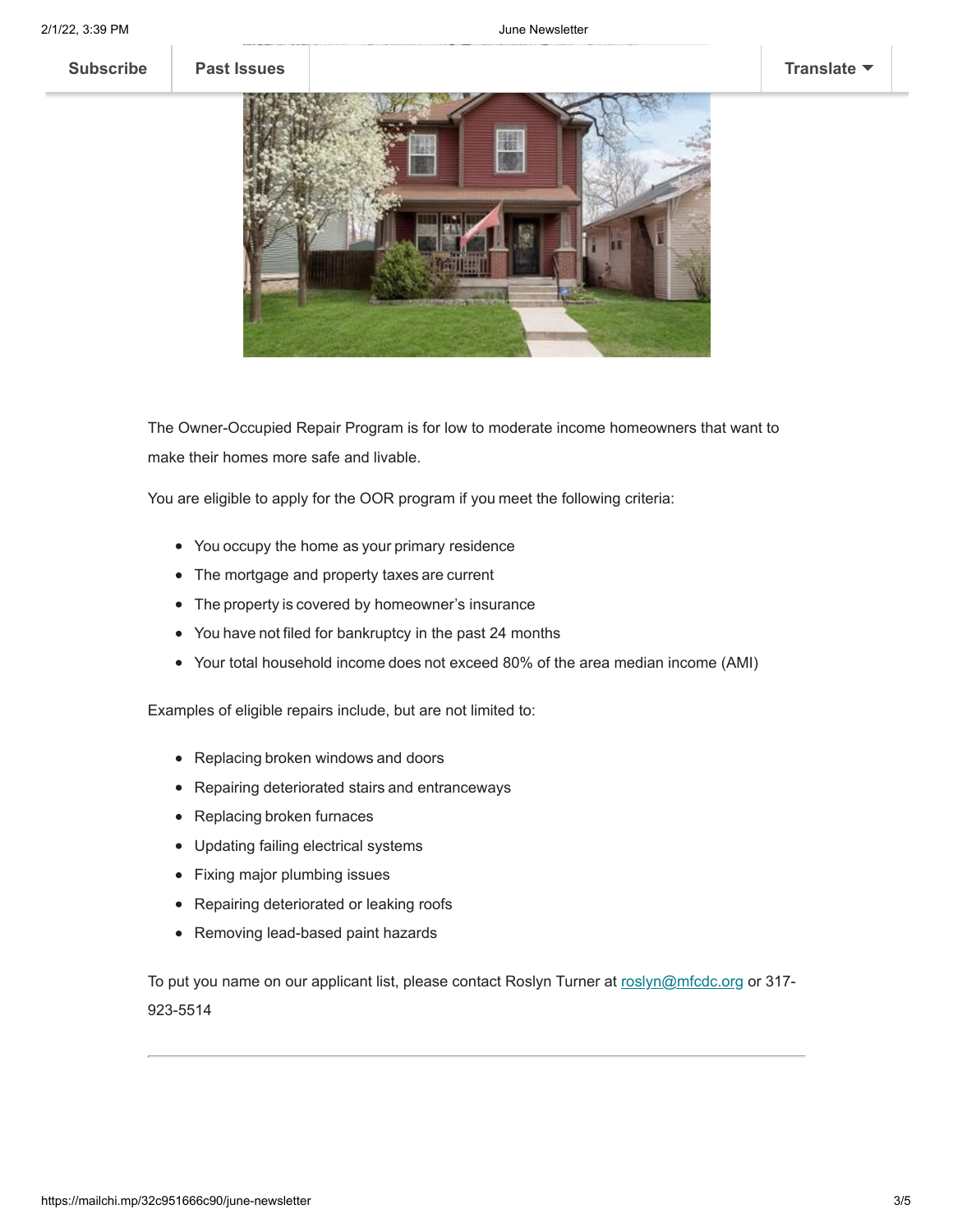

Many households have struggled with job loss during the pandemic, making it difficult to afford large expenses, such as rent. To support people experience housing instability, Indianapolis has allocated funds from the second COVID-19 relied package passed in December of 2020 to develop a city-wide rental assistance program. Households at or below 80% of the Area Median Income (AMI) that have experienced a reduction in earned income and are at risk of housing instability are eligible to apply. Up to three months of assistance at Fair Market Rent (FMR) may be provided.

Although there is currently a waiting list, Indianapolis expects to receive additional funds from the American Rescue Plan to support the rental assistance. Please visit the IndyRent Assistance Portal at [www.indyrent.org](http://www.indyrent.org/) to apply.



Because we believe we are stronger together, we partner with local, statewide, and national organizations to serve our community. Our partners share resources, donate time and money, and support our neighborhoods. We thank these organizations and many others: